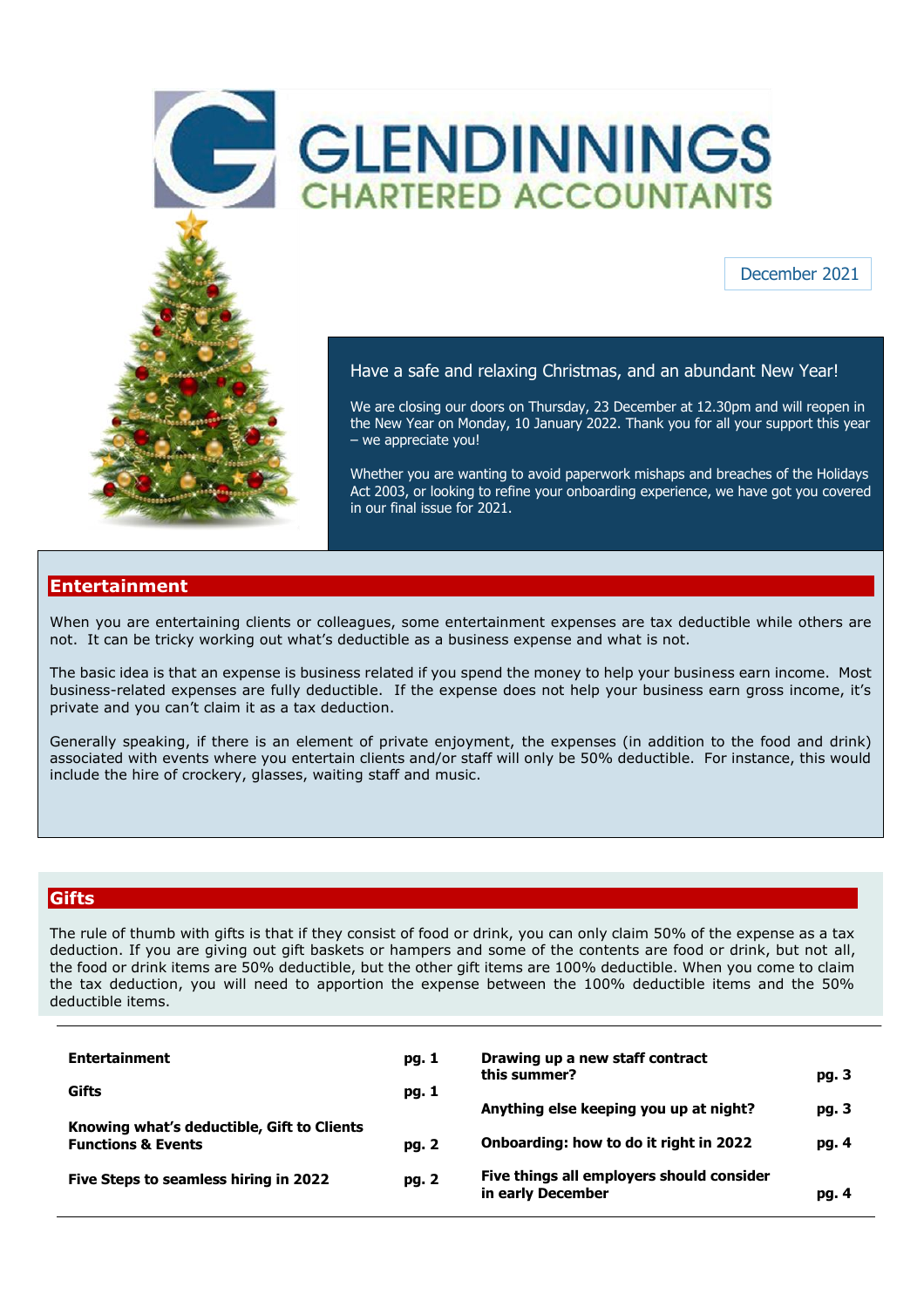# **Ho Ho Ho! Knowing what's deductible**

 they do, here are some tips on the tax implications. Do your plans for the festive season include functions to celebrate with clients and the team? What about gifts? If



## **Gifts to clients**

If your Christmas giving includes gifts to clients, remember that some gifts will be fully deductible while others will be only 50% deductible. Use these examples as a guide.

### **50% Deductible**

- Bottle of wine or six pack of beer
- Meal voucher
- Basket of gourmet food
- Box of chocolates/biscuits
- Christmas ham

#### **100% Deductible**

- Book or gift voucher
- Tickets to a rugby game (but not corporate box entertaining)
- Movie tickets
- Presents (not food or drink)



#### **Functions and Events**

Some entertainment expenses are fully deductible, but some are not. Use these examples as a guide.

#### **50% Deductible**

- clients in the office
- Christmas drinks for team members or clients in the pub
- Hire of a launch to entertain clients
- Restaurants providing food and drinks to team members at a social function in their restaurant
- Staff Christmas party on or off the business premises
- Function hosted in a marquee at the races (or in a corporate box at the rugby). Includes the cost of tickets and any food and drink provided
- A weekend away for the team at holiday accommodation in New Zealand. Includes any food and drink provided

#### **100% Deductible**

- Donating food to a Christmas party in a children's hospital
- Providing morning and afternoon tea for your team
- Providing entertainment, including food and drink at your promotional stand for the Cracker Christmas Festival

#### **0% Deductible**

• Taking your family (who do not work with you in your business) out for dinner to thank them for being patient while you worked long hours and paying for this using the business credit card.



# **Five steps to seamless hiring in 2022**

So you've found the right person for the job, now what? Here are the next five steps you need to take.

#### **Step 1: Make an offer**

- Check the candidate can legally work in New Zealand.
- Explain the 90-day trial period, if you're going to use one (only small businesses can).
- Discuss the role, conditions, and benefits (hours, location, salary, training, fringe benefits, holidays, etc.).

#### **Step 2: Sign the employment agreement**

- Give the candidate a written employment agreement that's specific to their employee type and includes all the agreed conditions.
- Provide them with a written role description.
- If you're using the 90-day trial period, tell them about it again and write it into the agreement.
- Make sure they've signed the agreement before they start work.

#### **Step 3: Get prepared for their first day**

- Make sure systems, processes, tools, and stationery are ready to go (more on onboarding in our article below).
- $\bullet$  Plan out their first day and an induction process.
- Add them to any insurance policies you might have.
- If this is your first employee, you'll need to register as an employer with Inland Revenue.

#### **Step 4: Complete any remaining paperwork**

- Enrol your employee in KiwiSaver (IR346K), if they're eligible.
- Have them complete a tax code declaration (IR330).
- Keep a wage record showing how much you pay them.
- Set up a holiday and leave record.

#### **Step 5: Get them settled in**

- Explain your workplace's health and safety procedures.
- Show your new staff member how your systems and processes work.
- Introduce them to the rest of the team.
- Get their emergency contact details and give them yours.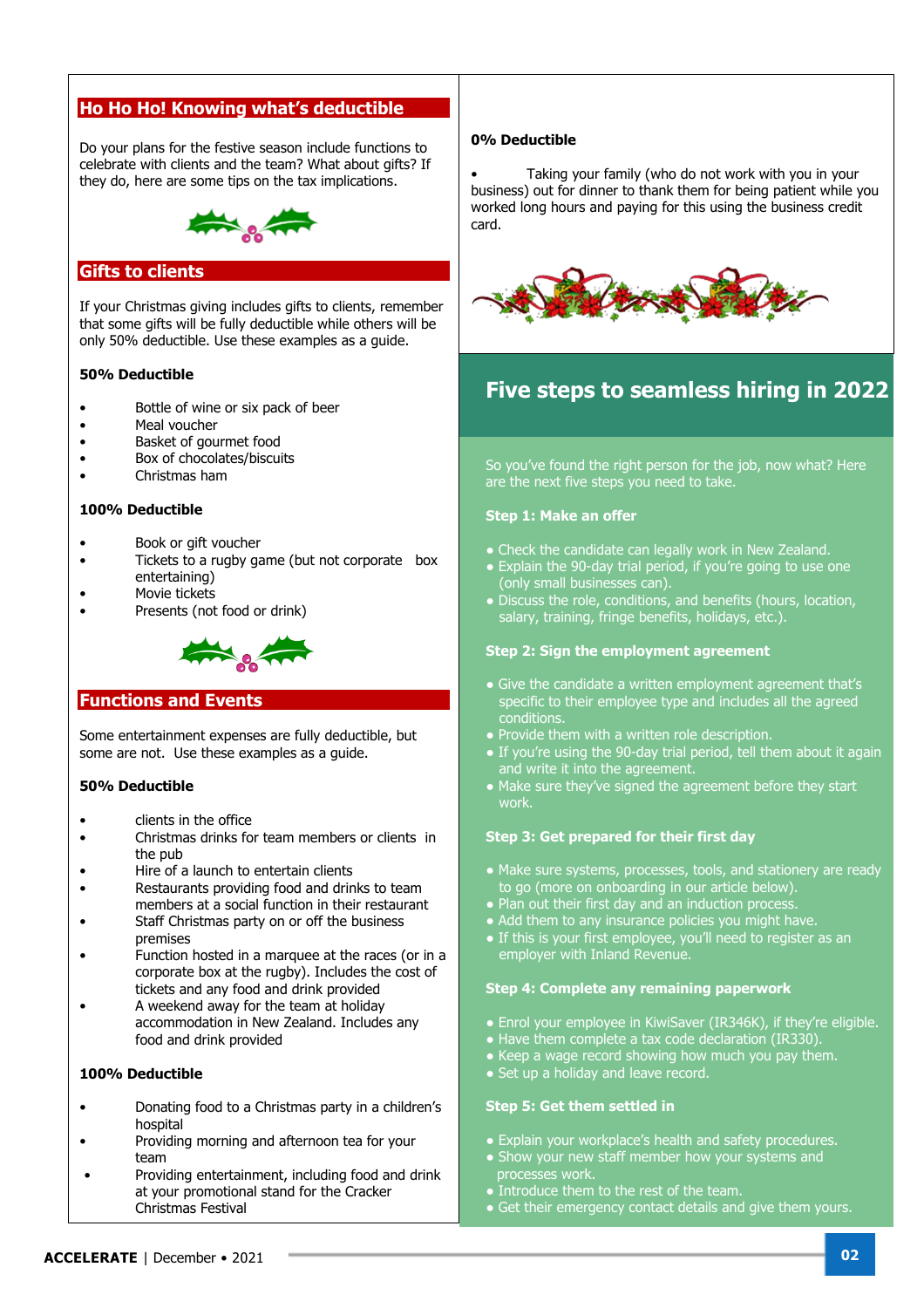# **Drawing up a new staff contract this summer?**  Comply with the law to stay out of hot water



Heading into the Christmas rush, it can be easy to miss something in your new staff members' contracts. To ensure your employees are treated fairly and according to the law, follow these three key rules.

## **1. All employees must have a signed employment agreement before they start work.**

- Give new employees time (three to five days) to read, understand and ask questions before they sign the contract.
- The contract must include certain clauses, including the type of employment (fixed-term, casual, or permanent), duties, pay, and other benefits, the place and hours of work, how problems can be resolved, etc.
- Use templates in [New Zealand Workforce Manager](https://www.wolterskluwer.com/en-nz/solutions/cch-intelliconnect-apac/workforce-manager) or an [Employment Agreement Builder](https://eab.business.govt.nz/employmentagreementbuilder/startscreen/) to help you put together a legal employment contract. It covers what you must do by law and sets out common mistakes made by employers and how to avoid them. It takes about 30 minutes to complete, and you can save it part way through.

#### **2. All employees have minimum rights that are set out in law, including:**

- Minimum wage: Employees must be paid at least the minimum wage; the current adult minimum rate is \$20 per hour.
- Public holidays: Unless written in the contract, employees don't have to work on public holidays. If they work on a public holiday, they must be paid time and a half, plus if it is a normal workday for them, they also get an alternative day off.
- Health and safety: Employers must provide appropriate training and information for workers so that they can work safely.

### **3. Employee work hours must follow the legal rules.**

- Work activities paid for by the employer also include before and/or after-hours tasks, such as team meetings, opening and closing the business, cleaning and tidying up, on-the-job training, and product familiarisation.
- It is illegal for employers to offer employees zero work hours and expect employees to be available without reasonable compensation.
- Work hours must include proper rest and meal breaks. For example, an employer who works an eight-hour shift gets two paid rest breaks and one unpaid meal break.